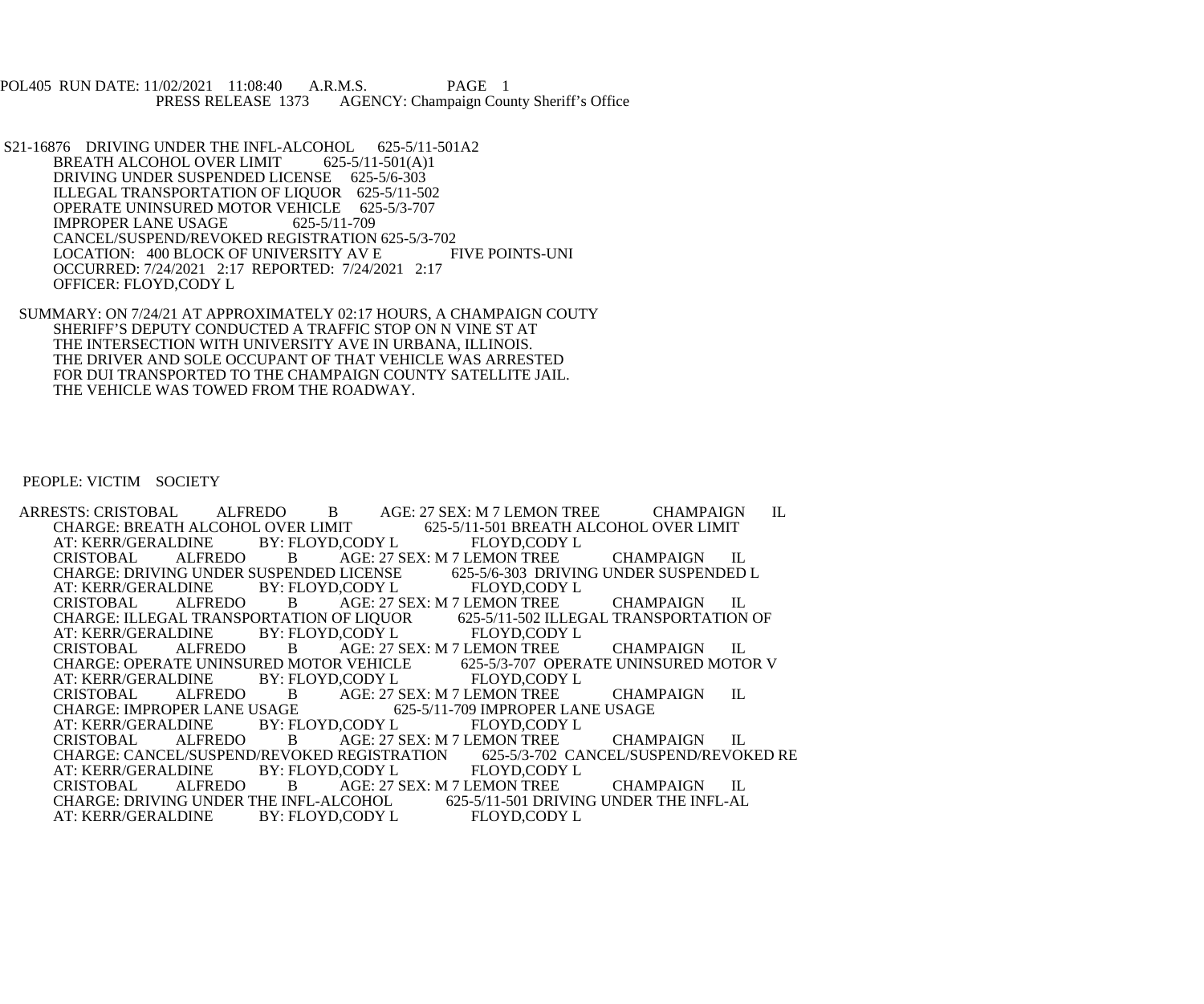POL405 RUN DATE: 11/02/2021 11:08:40 A.R.M.S. PAGE 2<br>PRESS RELEASE 1373 AGENCY: Champaign Cou AGENCY: Champaign County Sheriff's Office

S21-20969 POSSESSION OF STOLEN FIREARM 720-5/24-3.8<br>AGGR UNLAWFUL USE OF WEAPON 720-5/24-1.6 AGGR UNLAWFUL USE OF WEAPON NO FOID CARD 430-65/2 CONTROLLED SUBSTANCE-POSSESSION 720-570/402 DEL/MANUF CANNABIS OVER 30 G -FEL 720-550/5(D,E,F,G) ILLEGAL TRANSPORTATION CANNABIS AU 625-5/11-502.15 ABC<br>SPEEDING (RADAR) 625-5/11-601B SPEEDING (RADAR) 625-5/11-6<br>LOCATION: CUNNINGHAM AV / @ E FORD HARRIS RD OCCURRED: 9/06/2021 22:39 REPORTED: 9/06/2021 22:39 OFFICER: MAYO, NICHOLAS

 SUMMARY: ON 9-6-21 DEPUTIES CONDUCTED A TRAFFIC STOP. DEPUTIES FOUND PROBABLE CAUSE TO SEARCH THE VEHICLE, AND RECOVERED NUMEROUS ILLEGAL ITEMS. BOTH THE DRIVER, AND PASSENGER, WERE SUBSEQUENTLY ARRESTED.

PEOPLE: VICTIM SOCIETY

ARRESTS: LEMONS DEANGELO D AGE: 19 SEX: M 1801 GLEASON DR RANTOUL IL<br>CHARGE: POSSESSION OF STOLEN FIREARM 720-5/24-3.8 POSSESSION OF STOLEN FIRE CHARGE: POSSESSION OF STOLEN FIREARM AT: CUNNINGHAM/FORD HARRIS BY: MAYO, NICHOLAS<br>LEMONS DEANGELO DAGE: 19 SEX: M 180 AGE: 19 SEX: M 1801 GLEASON DR RANTOUL IL<br>EAPON 720-5/24-1.6 AGGR UNLAWFUL USE OF WEAP CHARGE: AGGR UNLAWFUL USE OF WEAPON AT: CUNNINGHAM/FORD HARRIS BY: MAYO, NICHOLAS LEMONS DEANGELO D AGE: 19 SEX: M 1801 GLEASON DR RANTOUL IL<br>CHARGE: NO FOID CARD 430-65/2 NO FOID CARD CHARGE: NO FOID CARD AT: CUNNINGHAM/FORD HARRIS BY: MAYO, NICHOLAS<br>LEMONS DEANGELO DAGE: 19 SEX: M 180 AGE: 19 SEX: M 1801 GLEASON DR<br>
20-570/402 CONTROLLED SUBSTANCE-POSS CHARGE: CONTROLLED SUBSTANCE-POSSESSION AT: CUNNINGHAM/FORD HARRIS BY: MAYO, NICHOLAS<br>LEMONS DEANGELO DAGE: 19 SEX: M 180 AGE: 19 SEX: M 1801 GLEASON DR RANTOUL IL<br>R 30 G -FEL 720-550/5(D, DEL/MANUF CANNABIS OVER 3 CHARGE: DEL/MANUF CANNABIS OVER 30 G -FEL AT: CUNNINGHAM/FORD HARRIS BY: MAYO, NICHOLAS<br>LEMONS DEANGELO DAGE: 19 SEX: M 180 AGE: 19 SEX: M 1801 GLEASON DR RANTOUL IL<br>CANNABIS AU 625-5/11-502 ILLEGAL TRANSPORTATION CA CHARGE: ILLEGAL TRANSPORTATION CANNABIS AU AT: CUNNINGHAM/FORD HARRIS BY: MAYO, NICHOLAS<br>LEMONS DEANGELO DAGE: 19 SEX: M 180 LEMONS DEANGELO D AGE: 19 SEX: M 1801 GLEASON DR RANTOUL IL<br>CHARGE: SPEEDING (RADAR) 625-5/11-601 SPEEDING (RADAR) 625-5/11-601 SPEEDING (RADAR) AT: CUNNINGHAM/FORD HARRIS BY: MAYO, NICHOLAS ROBINSON DONTAE R AGE: 19 SEX: M 1886 LIBERTY AVE URBANA IL CHARGE: POSSESSION OF STOLEN FIRE REARM 720-5/24-3.8 POSSESSION OF STOLEN FIRE CHARGE: POSSESSION OF STOLEN FIREARM AT: CUNNINGHAM/FORD HARRIS BY: MAYO, NICHOLAS<br>ROBINSON DONTAE RAGE: 19 SEX: M 188 AGE: 19 SEX: M 1886 LIBERTY AVE URBANA IL<br>EAPON 720-5/24-1.6 AGGR UNLAWFUL USE OF WEAP

CHARGE: AGGR UNLAWFUL USE OF WEAPON AT: CUNNINGHAM/FORD HARRIS BY: MAYO, NICHOLAS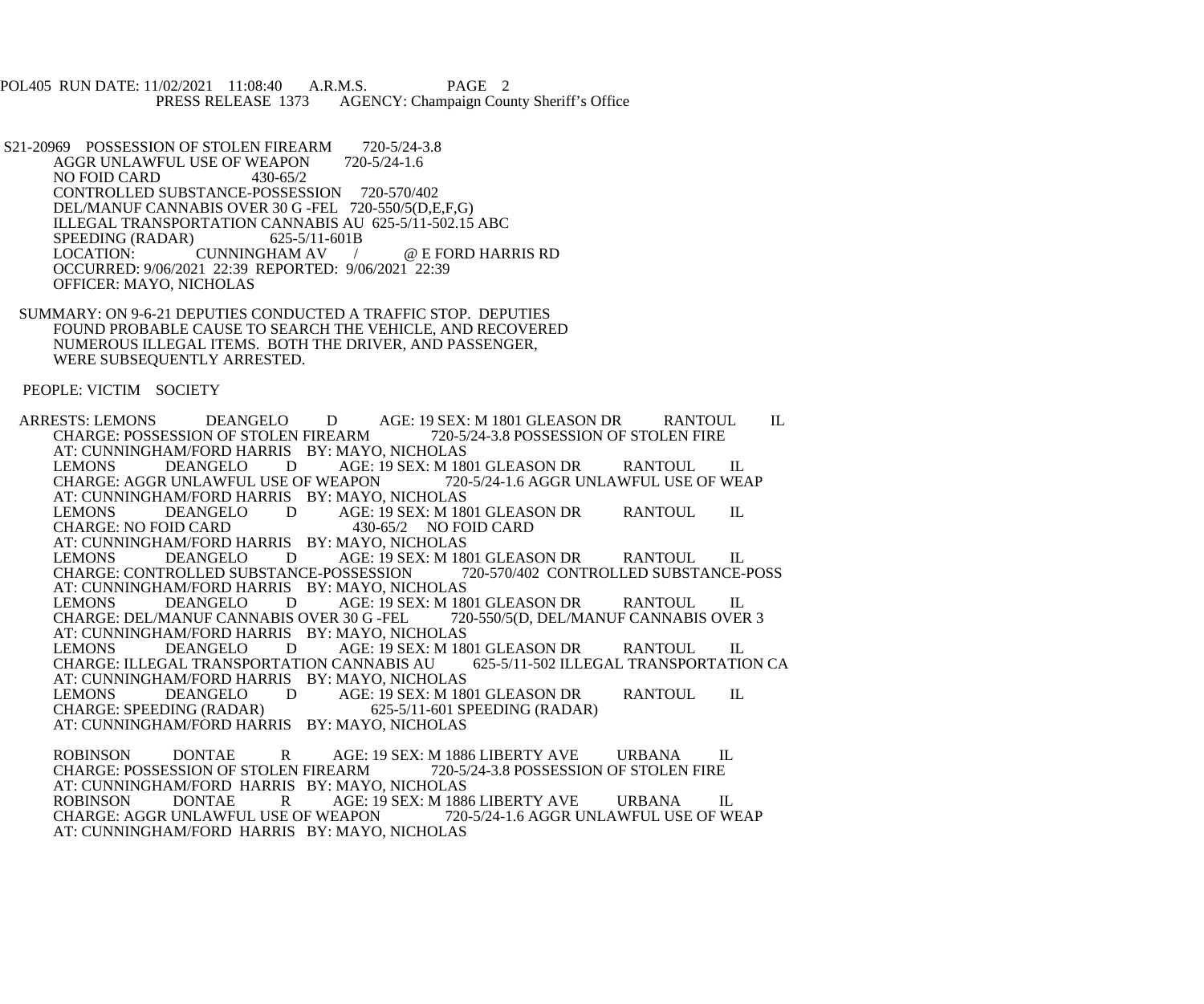POL405 RUN DATE: 11/02/2021 11:08:40 A.R.M.S. PAGE 3<br>PRESS RELEASE 1373 AGENCY: Champaign Cou 1373 AGENCY: Champaign County Sheriff's Office<br>R AGE: 19 SEX: M 1886 LIBERTY AVE UI ROBINSON DONTAE R AGE: 19 SEX: M 1886 LIBERTY AVE URBANA IL<br>CHARGE: NO FOID CARD 430-65/2 NO FOID CARD CHARGE: NO FOID CARD 430-65/2 NO FOID CARD AT: CUNNINGHAM/FORD HARRIS BY: MAYO, NICHOLAS<br>ROBINSON DONTAE RAGE: 19 SEX: M 188 R
AGE: 19 SEX: M 1886 LIBERTY AVE URBANA IL<br>ANCE-POSSESSION 720-570/402 CONTROLLED SUBSTANCE-POSS CHARGE: CONTROLLED SUBSTANCE-POSSESSION AT: CUNNINGHAM/FORD HARRIS BY: MAYO, NICHOLAS<br>ROBINSON DONTAE RAGE: 19 SEX: M 188 AGE: 19 SEX: M 1886 LIBERTY AVE URBANA IL<br>R 30 G -FEL 720-550/5(D, DEL/MANUF CANNABIS OVER 3 CHARGE: DEL/MANUF CANNABIS OVER 30 G -FEL AT: CUNNINGHAM/FORD HARRIS BY: MAYO, NICHOLAS<br>ROBINSON DONTAE RAGE: 19 SEX: M 188 ROBINSON DONTAE R AGE: 19 SEX: M 1886 LIBERTY AVE URBANA IL CHARGE: ILLEGAL TRANSPORTATION CA CHARGE: ILLEGAL TRANSPORTATION CANNABIS AU AT: CUNNINGHAM/FORD HARRIS BY: MAYO, NICHOLAS

- S21-21105 DRIVING UNDER THE INFL-ALCOHOL 625-5/11-501A2<br>BREATH ALCOHOL OVER LIMIT 625-5/11-501(A)1 BREATH ALCOHOL OVER LIMIT 625-5/11-501(A)1<br>LOCATION: 500 BLOCK OF DUNLAP AV S SAVOY LOCATION: 500 BLOCK OF DUNLAP AV S OCCURRED: 9/08/2021 11:22 REPORTED: 9/08/2021 11:22 OFFICER: REIFSTECK, CHASE
	- SUMMARY: ON WEDNESDAY (9/08/21) AT APPROXIMATELY 1128 HRS, CHAMPAIGN COUNTY DEPUTY SHERIFF'S WERE DISPATCHED TO THE WALMART OF SAVOY FOR AN INTOXICATED DRIVER. UPON ARRIVAL, A TERRY STOP WAS CONDUCTED ON A VEHICLE WITH A SINGLE MALE OCCUPANT. DURING THE TERRY STOP, A NARRATIVE WAS OBTAINED FROM THE DRIVER OF THE VEHICLE. THE SFST'S WERE CONDUCTED WITH THE DRIVER AND HE WAS PLACED UNDER ARREST SOON AFTER, FOR BEING SUSPECTED OF DRIVING UNDER THE INFLUENCE OF ALCOHOL. HE WAS TRANSPORTED TO THE CHAMPAIGN COUNTY SATELLITE JAIL FOR HIS CHARGES.

PEOPLE: VICTIM SOCIETY

ARRESTS: CRIBBS AARON B AGE: 45 SEX: M 107 FOURTH ST IVESDALE IL CHARGE: DRIVING UNDER THE INFL-ALCOHOL 625-5/11-501 DRIVING UNDER THE INFL-AL CHARGE: DRIVING UNDER THE INFL-ALCOHOL 625-5/11-501 DRIVING UN<br>AT: 505 S DUNLAP AVE BY: REIFSTECK. CHASE REIFSTECK. CHASE BY: REIFSTECK, CHASE REIFSTECK, CHASE<br>B AGE: 45 SEX: M 107 FOURTH ST IVESDALE CRIBBS AARON B AGE: 45 SEX: M 107 FOURTH ST IVESDALE IL CHARGE: BREATH ALCOHOL OVER LIMIT 625-5/11-501 BREATH ALCOHOL OVER L CHARGE: BREATH ALCOHOL OVER LIMIT 625-5/11-501 BREATH ALCOHOL OVER LIMIT AT: 505 S DUNLAP AVE BY: REIFSTECK, CHASE REIFSTECK, CHASE BY: REIFSTECK, CHASE

 S21-24582 WARRANT-IN STATE DRIVING UNDER SUSPENDED LICENSE 625-5/6-303<br>FAILURE TO REDUCE SPEED 625-5/11-601A FAILURE TO REDUCE SPEED DOMESTIC DISPUTE 750-60-101 CRISIS INT - SUICIDE THREAT/ATTEMPT